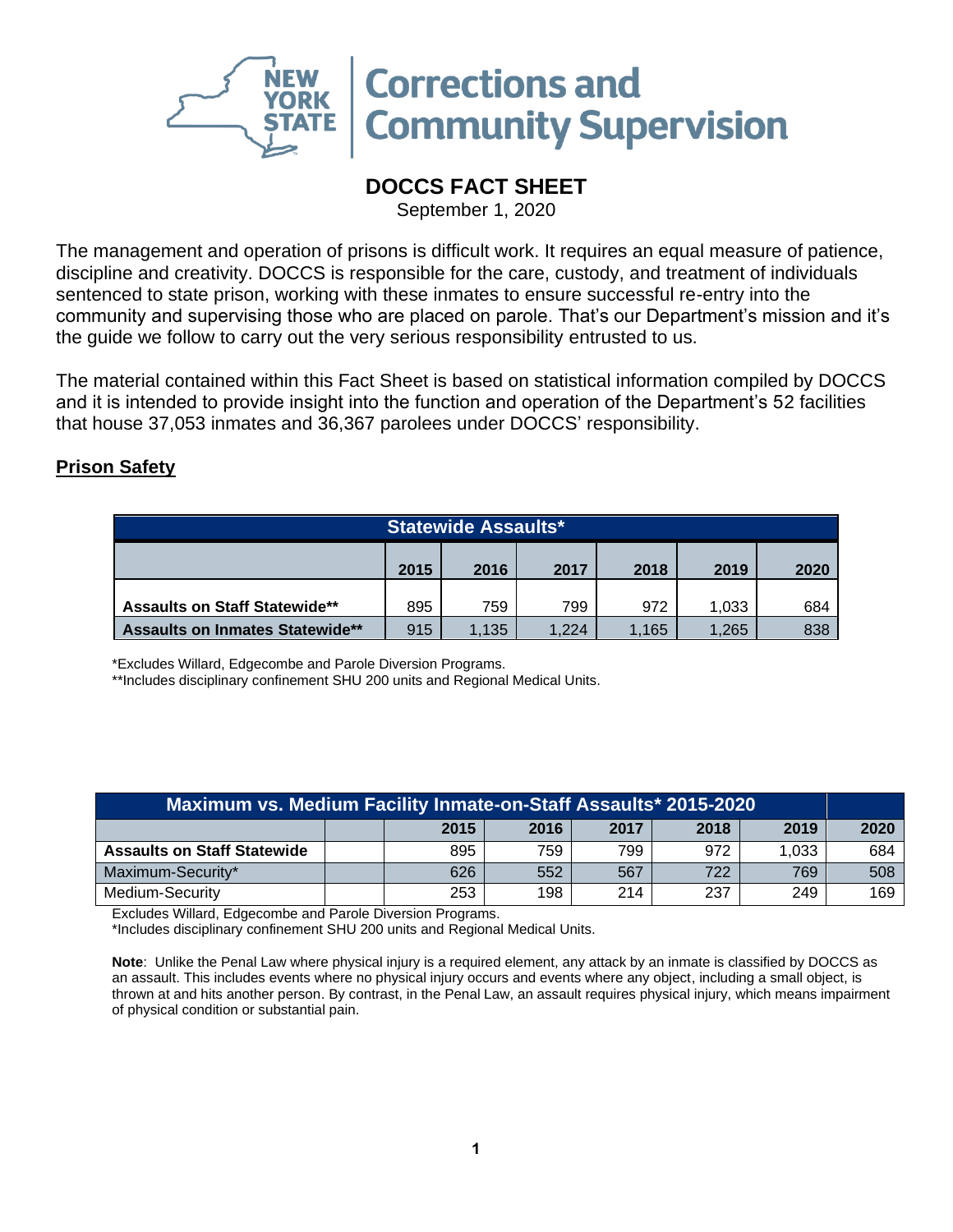|                                                                 |                | 2020 2 <sup>nd</sup> Quarter Assaults    |                     |                     |
|-----------------------------------------------------------------|----------------|------------------------------------------|---------------------|---------------------|
|                                                                 | <b>April</b>   | <b>May</b>                               | June                | <b>Total</b>        |
| <b>Assault on Inmate</b>                                        | 99             | 89                                       | 112                 | 300                 |
| <b>Assault on Staff</b>                                         | 86             | 54                                       | 69                  | 209                 |
|                                                                 |                |                                          |                     |                     |
| <b>Total</b>                                                    | 185            | 143                                      | 181                 | 509                 |
|                                                                 |                |                                          |                     |                     |
|                                                                 |                | <b>Assault Degree of Injury to Staff</b> |                     |                     |
| Incident Type: Staff Injured during an Inmate on Inmate Assault |                |                                          |                     |                     |
|                                                                 | June           | July                                     | <b>August</b>       | <b>Total</b>        |
|                                                                 |                |                                          |                     |                     |
| No Injury                                                       | 439            | 473                                      | 349                 | 1,261               |
| Minor*                                                          | 16             | 7                                        | 3<br>$\overline{0}$ | 26                  |
| Moderate**<br>Serious***                                        | 0<br>1         | 0<br>0                                   | 0                   | $\overline{0}$<br>1 |
| Severe****                                                      | $\overline{0}$ | $\overline{0}$                           | $\Omega$            | $\Omega$            |
|                                                                 |                |                                          |                     |                     |
|                                                                 |                |                                          |                     |                     |
| <b>Total</b>                                                    | 456            | 480                                      | 352                 | 1,288               |
|                                                                 |                |                                          |                     |                     |
| Incident Type: Staff Injured during an Inmate on Staff Assault  |                |                                          |                     |                     |
|                                                                 | June           | July                                     | <b>August</b>       | Total               |
| No Injury                                                       | 283            | 407                                      | 345                 | 1,035               |
| Minor*                                                          | 102            | 111                                      | 119                 | 332                 |
| Moderate**                                                      | 3              | 5                                        | 6                   | 14                  |
| Serious***                                                      | $\overline{2}$ | $\overline{2}$                           | 0                   | 4                   |
| Severe****                                                      | $\overline{0}$ | $\overline{0}$                           | $\overline{0}$      | $\Omega$            |
|                                                                 |                |                                          |                     |                     |
| <b>Total</b>                                                    | 390            | 525                                      | 470                 | 1,385               |

**Note**: Excludes Willard, Edgecombe, residential treatment facilities and Parole Diversion Programs and is based upon staff injuries sustained in Unusual Incidents each month, including employee accidents. Effective October 1, 2014 per Article VII bill, DOCCS added a category of severe and redefined injury definitions.

\*Injuries that require either no treatment, minimal treatment (scratch, bruise, aches/pain) or precautionary treatment.

\*\* Injuries such as lacerations, concussions, 2<sup>nd</sup> degree burns, serious sprains, dislocation, and muscle or ligament damage.

\*\*\*Injuries that require transport to an outside hospital but are not considered life-threatening at the preliminary report.

\*\*\*\* Injuries that cause obvious disfigurement, protracted impairment of health, loss or impairment of organ function, amputation, and injuries that risk cause of death.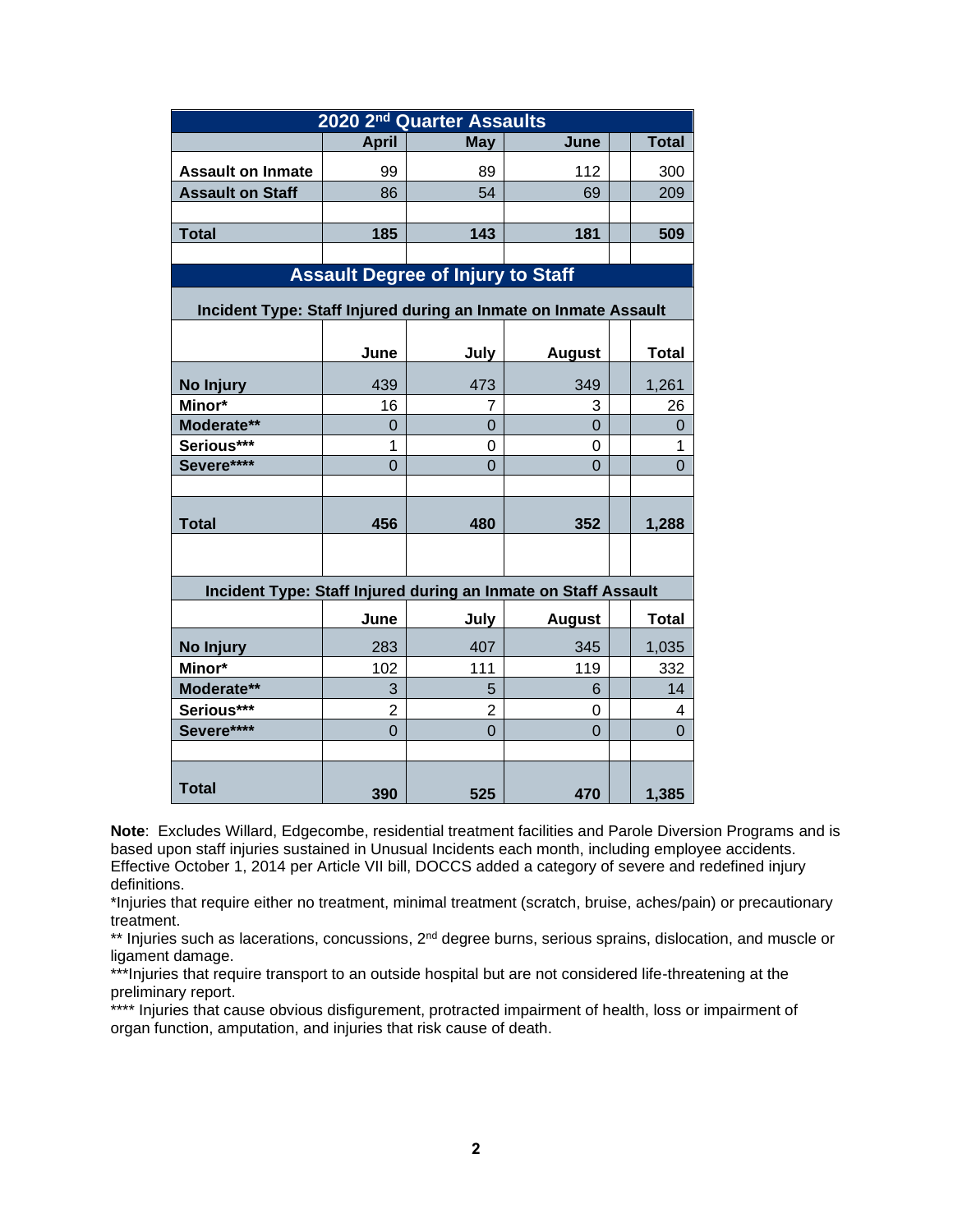## **Escape Incidents**

- The last escape from within a maximum security secure perimeter was 2015 at Clinton Correctional Facility; prior to 2015 the last escape was in 2003.
- The last escape from within a medium security secure perimeter was 1992 at Mid-Orange Correctional Facility.

## **Prison Closures**

- Since 1999, New York's prison population has declined by 49.0 percent, from a high of 72,649 incarcerated individuals (includes Willard DTC) to 37,053 (9/1/20).
- Since 2011, the State has eliminated more than 6,650 prison beds and closed a total of 17 correctional facilities due to excess bed capacity resulting in an overall annual savings of approximately \$193 million.
- DOCCS security staff reductions have been consistent with inmate population declines. In each of the prison closure years, more than 96% of affected employees remained employed, retired or resigned.

|                 |                                                                                                                     |                                 |                                 | <b>DOCCS Security Staff and Inmate Population</b>                     |                          |                                 |                                                                                                                       |
|-----------------|---------------------------------------------------------------------------------------------------------------------|---------------------------------|---------------------------------|-----------------------------------------------------------------------|--------------------------|---------------------------------|-----------------------------------------------------------------------------------------------------------------------|
| <b>December</b> | <b>Correction</b><br><b>Officers</b><br><b>Sergeants</b><br><b>Lieutenants</b><br><b>Positions</b><br><b>Filled</b> | <b>Numeric</b><br><b>Change</b> | <b>Percent</b><br><b>Change</b> | <b>Offender</b><br><b>Population</b><br>(includes<br><b>Willard</b> ) | <b>Numeric</b><br>Change | <b>Percent</b><br><b>Change</b> | <b>Staffing Ratio</b><br><b>Inmate Population</b><br><b>Versus</b><br><b>Filled Uniform Staff</b><br><b>Positions</b> |
| 2003            | 20,794                                                                                                              | $-464$                          | $-2.2%$                         | 66,110                                                                | $-1,549$                 | $-2.3%$                         | 3.2                                                                                                                   |
| 2004            | 21,068                                                                                                              | 274                             | 1.3%                            | 64,905                                                                | $-1,205$                 | $-1.8%$                         | 3.1                                                                                                                   |
| 2005            | 21,420                                                                                                              | 352                             | 1.7%                            | 63,930                                                                | $-975$                   | $-1.5%$                         | 3.0                                                                                                                   |
| 2006            | 21,505                                                                                                              | 85                              | 0.4%                            | 64,410                                                                | 480                      | 0.8%                            | 3.0                                                                                                                   |
| 2007            | 21,414                                                                                                              | $-91$                           | $-0.4%$                         | 63,425                                                                | $-985$                   | $-1.5%$                         | 3.0                                                                                                                   |
| 2008            | 21,404                                                                                                              | $-10$                           | 0.0%                            | 60,933                                                                | $-2,492$                 | $-3.9%$                         | 2.8                                                                                                                   |
| 2009            | 20,602                                                                                                              | $-802$                          | $-3.7%$                         | 59,279                                                                | $-1,654$                 | $-2.7%$                         | 2.9                                                                                                                   |
| 2010            | 20,652                                                                                                              | 50                              | 0.2%                            | 57,229                                                                | $-2,050$                 | $-3.5%$                         | 2.8                                                                                                                   |
| 2011            | 19,647                                                                                                              | $-1,005$                        | $-4.9%$                         | 55,979                                                                | $-1,250$                 | $-2.2%$                         | 2.8                                                                                                                   |
| 2012            | 19,192                                                                                                              | $-455$                          | $-2.3%$                         | 54,865                                                                | $-1,114$                 | $-2.0%$                         | 2.9                                                                                                                   |
| 2013            | 19,145                                                                                                              | $-47$                           | $-0.2%$                         | 54,142                                                                | $-723$                   | $-1.3%$                         | 2.8                                                                                                                   |
| 2014            | 19,002                                                                                                              | $-143$                          | $-0.7%$                         | 53,103                                                                | $-1,039$                 | $-1.9%$                         | 2.8                                                                                                                   |
| 2015            | 19,360                                                                                                              | 358                             | 1.9%                            | 52,344                                                                | $-759$                   | $-1.4%$                         | 2.7                                                                                                                   |
| 2016            | 19,233                                                                                                              | $-127$                          | $-0.7%$                         | 51,466                                                                | $-878$                   | $-1.7%$                         | 2.7                                                                                                                   |
| 2017            | 19,242                                                                                                              | 9                               | 0.0%                            | 50,271                                                                | $-1,195$                 | $-2.3%$                         | 2.6                                                                                                                   |
| 2018            | 19,295                                                                                                              | 53                              | 0.3%                            | 47,459                                                                | $-2,812$                 | .5.6%                           | 2.5                                                                                                                   |
| 2019            | 19,072                                                                                                              | $-223$                          | $-1.2%$                         | 44,334                                                                | $-3,125$                 | $-6.6%$                         | 2.3                                                                                                                   |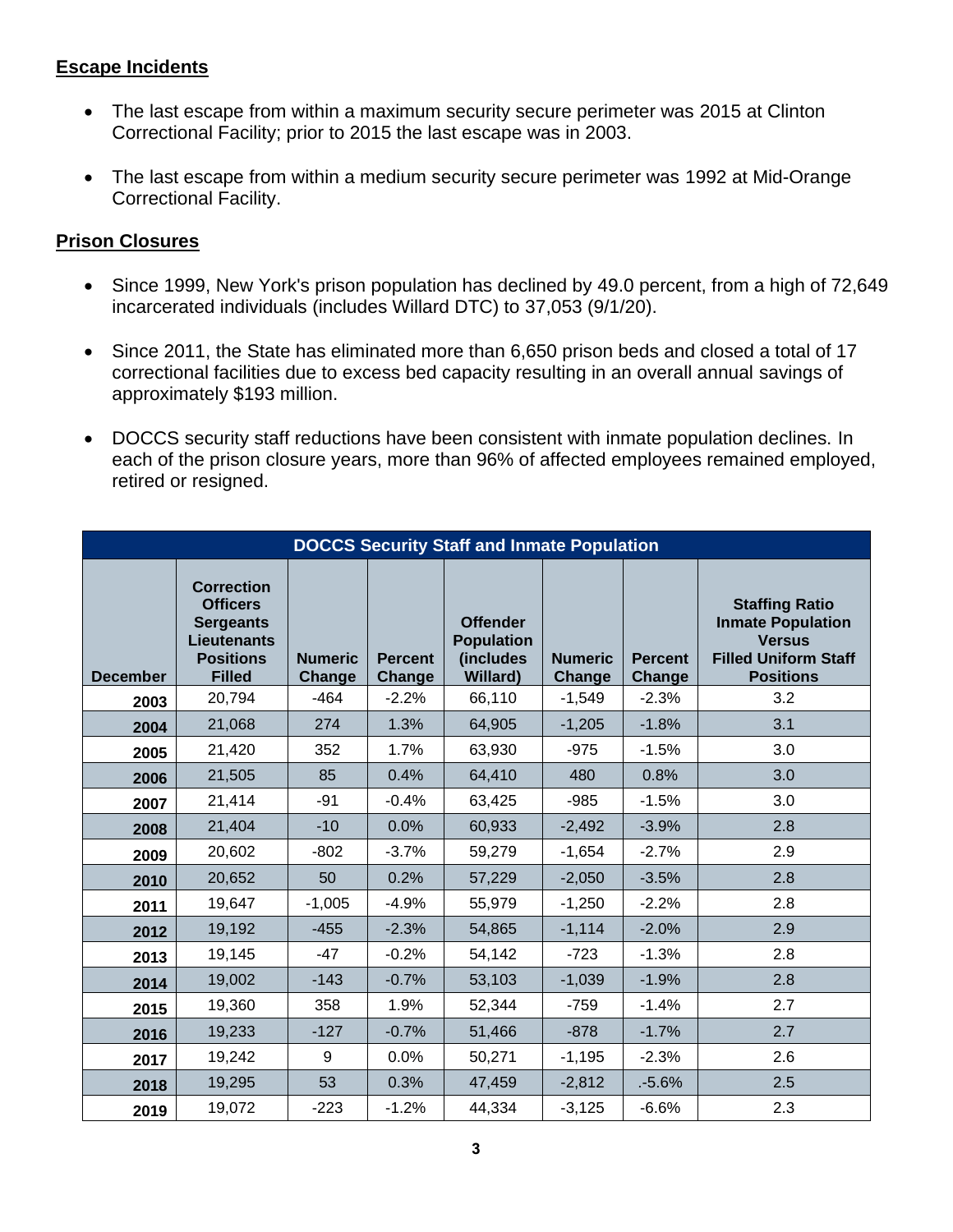| <b>Staffing and Population Differences</b>                           |          |        |                                     |                          |  |  |  |
|----------------------------------------------------------------------|----------|--------|-------------------------------------|--------------------------|--|--|--|
|                                                                      | 12/31/99 | 9/1/20 | <b>Numeric</b><br><b>Difference</b> | <b>Percent</b><br>Change |  |  |  |
| <b>Correction Officers</b><br><b>Sergeants</b><br><b>Lieutenants</b> | 22,112   | 18.884 | 3.228                               | $-14.6%$                 |  |  |  |
| <b>Inmates</b><br>(includes Willard)                                 | 72,649   | 37,053 | 35,596                              | $-49.0%$                 |  |  |  |

|                  | <b>DOCCS Correctional Facility Security Personnel</b><br>Council 82/NYSCOPBA Staff |        |        |        |        |        |        |        |        |        |        |        |        |        |
|------------------|------------------------------------------------------------------------------------|--------|--------|--------|--------|--------|--------|--------|--------|--------|--------|--------|--------|--------|
|                  | 2007                                                                               | 2008   | 2009   | 2010   | 2011   | 2012   | 2013   | 2014   | 2015   | 2016   | 2017   | 2018   | 2019   | 2020   |
| Council 82       |                                                                                    |        |        |        |        |        |        |        |        |        |        |        |        |        |
| Lieutenants      | 541                                                                                | 535    | 526    | 521    | 458    | 483    | 482    | 472    | 475    | 471    | 480    | 478    | 470    | 452    |
|                  |                                                                                    |        |        |        |        |        |        |        |        |        |        |        |        |        |
| <b>NYSCOPBA</b>  |                                                                                    |        |        |        |        |        |        |        |        |        |        |        |        |        |
| <b>Sergeants</b> | .308                                                                               | 1,289  | .236   | .256   | .169   | 1.196  | 1.190  | .175   | .172   | 1.179  | 1.193  | .184   | 1.171  | 1.112  |
| <b>Officers</b>  | 20.040                                                                             | 19,522 | 18.955 | 18.930 | 17.945 | 17.741 | 17.627 | 17.569 | 17.635 | 17,601 | 17.581 | 17.528 | 17.431 | 17,320 |
| Subtotal         | 21,348                                                                             | 20,811 | 20,191 | 20,186 | 19,114 | 18.937 | 18,817 | 18.744 | 18.807 | 18.780 | 18,774 | 18.712 | 18,602 | 18,432 |
|                  |                                                                                    |        |        |        |        |        |        |        |        |        |        |        |        |        |
| Total            | 21.889                                                                             | 21.346 | 20.717 | 20.707 | 19.572 | 19.420 | 19.300 | 19.216 | 19.282 | 19.251 | 19.254 | 19.190 | 19.072 | 18,884 |

| Number and Percent of Inmates Convicted of a Violent Felony Offense<br>In Male Maximum and Medium Security Facilities |            |                |       |            |                |       |            |                |       |
|-----------------------------------------------------------------------------------------------------------------------|------------|----------------|-------|------------|----------------|-------|------------|----------------|-------|
| September 1 <sup>st</sup> of Selected Years                                                                           |            |                |       |            |                |       |            |                |       |
|                                                                                                                       | 2010       |                |       |            | 2015           |       | 2020       |                |       |
|                                                                                                                       |            |                |       |            |                |       |            |                |       |
|                                                                                                                       | <b>VFO</b> | <b>Inmates</b> | %     | <b>VFO</b> | <b>Inmates</b> | $\%$  | <b>VFO</b> | <b>Inmates</b> | %     |
| <b>Maximum</b><br><b>Facilities</b>                                                                                   | 18,852     | 23,989         | 78.6% | 18,342     | 22,586         | 81.2% | 14,544     | 16.921         | 86.0% |

**Note**: This table includes inmates at the following parole program facilities: Edgecombe, Willard, Orleans, and Hudson PDP.

| <b>SHU Cell Occupants</b><br><b>Effective Beginning of Business</b>  |       |       |       |       |  |  |  |  |
|----------------------------------------------------------------------|-------|-------|-------|-------|--|--|--|--|
| 6/1/2020<br>7/1/2020<br>9/1/2020<br><b>Inmate Status</b><br>8/1/2020 |       |       |       |       |  |  |  |  |
| <b>SHU Disciplinary Sanction</b>                                     | 1,017 | 1,079 | 1,106 | 1,105 |  |  |  |  |
| <b>KEEPLOCK Disciplinary Sanction</b>                                | 292   | 268   | 299   | 275   |  |  |  |  |
| <b>Administrative Segregation</b>                                    | 22    | 20    | 15    | 13    |  |  |  |  |
| <b>Involuntary Protective Custody</b>                                | 72    | 49    | 50    | 48    |  |  |  |  |
| <b>Pending Disciplinary Hearing</b>                                  | 206   | 227   | 253   | 248   |  |  |  |  |
| <b>Pending Movement From Unit</b>                                    | 77    | 69    | 45    | 44    |  |  |  |  |
| <b>Pending Investigation</b>                                         |       | 10    |       |       |  |  |  |  |
| <b>Special Watch</b>                                                 |       |       |       |       |  |  |  |  |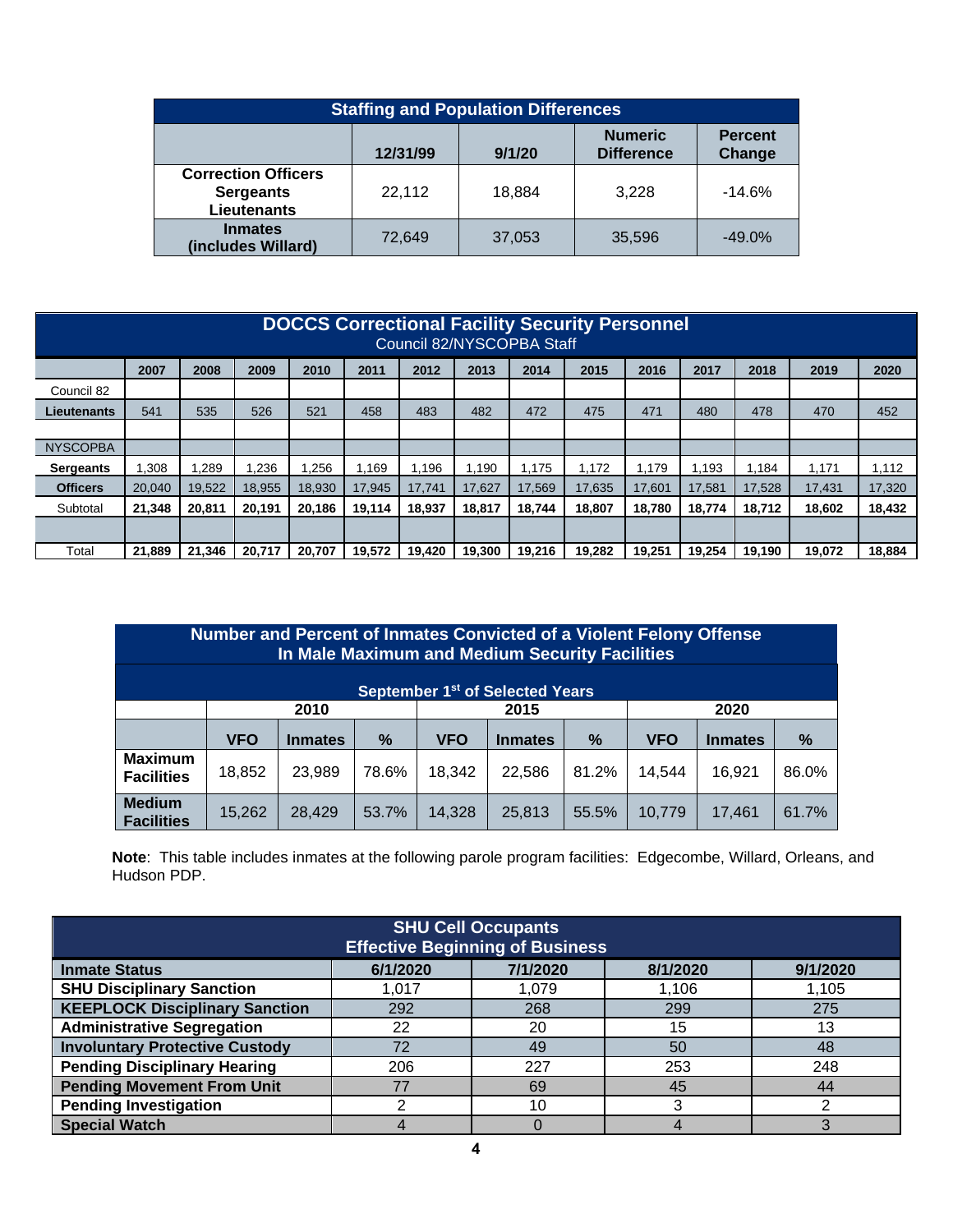| <b>Voluntary Protective Custody</b>   |      |      | ົ    | ء 1  |
|---------------------------------------|------|------|------|------|
| <b>TOTAL SHU Cell Occupants</b>       |      |      |      |      |
| <b>(Excluding Youthful Offenders)</b> | .767 | .707 | .745 | .756 |

| <b>Statewide Inmates Convicted of a Violent Felony Offense</b> |        |        |        |        |        |        |  |
|----------------------------------------------------------------|--------|--------|--------|--------|--------|--------|--|
| End of Year                                                    | 2015   | 2016   | 2017   | 2018   | 2019   | 2020   |  |
| <b>Violent</b><br><b>Offenders</b>                             | 33.641 | 32.908 | 32.236 | 31.093 | 29.623 | 26.466 |  |

**Note**: This table includes offenders at the following parole program facilities: Edgecombe Residential Treatment, Orleans and Hudson Parole Diversion Programs and Willard Drug Treatment Campus.

| 2012 Releases by Return Rate                     |                                 |                       |       |                       |                    |                                              |       |
|--------------------------------------------------|---------------------------------|-----------------------|-------|-----------------------|--------------------|----------------------------------------------|-------|
| <b>Release Type And</b><br><b>Release Cohort</b> | <b>Total</b><br><b>Released</b> | <b>Total Returned</b> |       | <b>New Commitment</b> | <b>Return Type</b> | <b>Return Type</b><br><b>Parole Violator</b> |       |
| 2012 Releases                                    | 23,346                          | 9.953                 | 42.6% | 2.158                 | 9.2%               | 7.795                                        | 33.4% |
|                                                  |                                 |                       |       |                       |                    |                                              |       |
| Parole                                           | 9,372                           | 4.866                 | 51.9% | 792                   | 8.5%               | 4.074                                        | 43.5% |
|                                                  |                                 |                       |       |                       |                    |                                              |       |
| <b>Conditional Release</b>                       | 11.484                          | 4,648                 | 40.5% | 927                   | 8.1%               | 3.721                                        | 32.4% |
| <b>Maximum Expiration</b>                        | 2,490                           | 439                   | 17.6% | 439                   | 17.6%              | N/A                                          | N/A   |

**Note**: DOCCS defines recidivism as recommitment or return to NYS DOCCS custody after an inmate's sanctioned release to the community.

**Note**: DOCCS followed a 2012 release cohort of offenders for three years to obtain the return rate data in the above table.

| Community Supervision Staffing and Cases by Region/Bureau* |                              |                                                                               |  |  |  |  |  |  |
|------------------------------------------------------------|------------------------------|-------------------------------------------------------------------------------|--|--|--|--|--|--|
|                                                            |                              | (start of month data - excludes staff and parolees in the revocation process) |  |  |  |  |  |  |
| <b>Region/Bureau</b>                                       | Number of<br><b>Parolees</b> | <b>Number of</b><br><b>Parole Officers &amp; Senior Parole Officers</b>       |  |  |  |  |  |  |
| <b>Bronx Region</b>                                        |                              |                                                                               |  |  |  |  |  |  |
| Bureau I                                                   | 1,093                        | 19                                                                            |  |  |  |  |  |  |
| <b>Bureau II</b>                                           | 919                          | 21                                                                            |  |  |  |  |  |  |
| <b>Bureau III</b>                                          | 793                          | 14                                                                            |  |  |  |  |  |  |
| <b>Bureau IV</b>                                           | 781                          | 18                                                                            |  |  |  |  |  |  |
| Bureau V                                                   | 945                          | 19                                                                            |  |  |  |  |  |  |
|                                                            |                              |                                                                               |  |  |  |  |  |  |
| <b>Brooklyn Region</b>                                     |                              |                                                                               |  |  |  |  |  |  |
| <b>Bureau</b> I                                            | 1,165                        | 20                                                                            |  |  |  |  |  |  |
| <b>Bureau II</b>                                           | 851                          | 18                                                                            |  |  |  |  |  |  |
| <b>Bureau III</b>                                          | 1,179                        | 22                                                                            |  |  |  |  |  |  |
| <b>Bureau IV</b>                                           | 1,104                        | 24                                                                            |  |  |  |  |  |  |
|                                                            |                              |                                                                               |  |  |  |  |  |  |
|                                                            |                              |                                                                               |  |  |  |  |  |  |
| <b>Central New York</b>                                    |                              |                                                                               |  |  |  |  |  |  |
| <b>Northeast</b>                                           | 1,101                        | 26                                                                            |  |  |  |  |  |  |
| <b>Syracuse Belt</b>                                       | 1,161                        | 17                                                                            |  |  |  |  |  |  |
| Syracuse                                                   | 1,139                        | 27                                                                            |  |  |  |  |  |  |
| <b>Utica</b>                                               | 1,232                        | 35                                                                            |  |  |  |  |  |  |
|                                                            |                              |                                                                               |  |  |  |  |  |  |